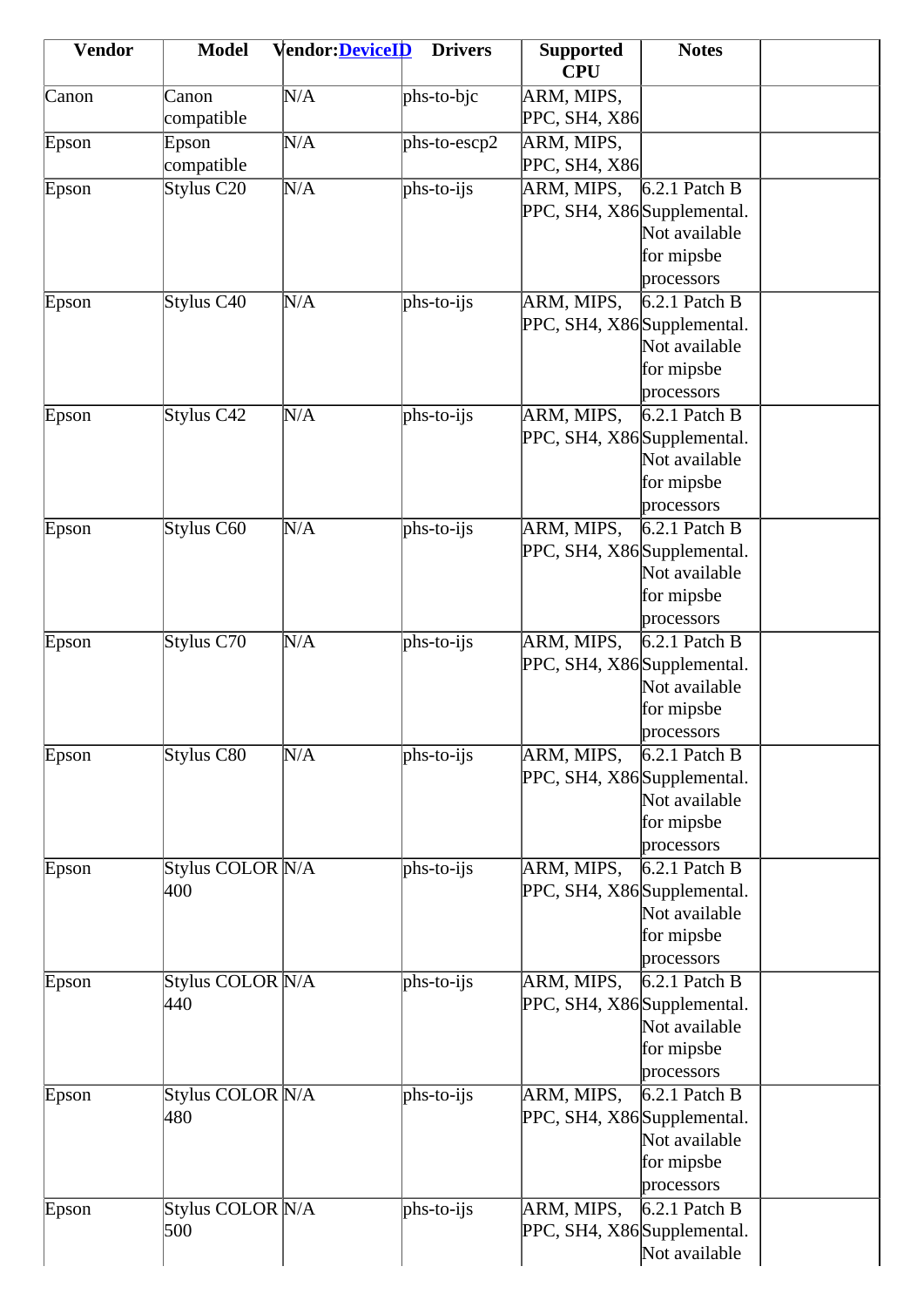|       |                  |              |                             | for mipsbe      |  |
|-------|------------------|--------------|-----------------------------|-----------------|--|
|       |                  |              |                             | processors      |  |
| Epson | Stylus COLOR N/A | $phs-to-ijs$ | ARM, MIPS,                  | $6.2.1$ Patch B |  |
|       | 580              |              | PPC, SH4, X86 Supplemental. |                 |  |
|       |                  |              |                             | Not available   |  |
|       |                  |              |                             | for mipsbe      |  |
|       |                  |              |                             | processors      |  |
| Epson | Stylus COLOR N/A | $phs-to-ijs$ | ARM, MIPS,                  | $6.2.1$ Patch B |  |
|       | 600              |              | PPC, SH4, X86 Supplemental. |                 |  |
|       |                  |              |                             | Not available   |  |
|       |                  |              |                             | for mipsbe      |  |
|       |                  |              |                             | processors      |  |
| Epson | Stylus COLOR N/A | $phs-to-ijs$ | ARM, MIPS,                  | $6.2.1$ Patch B |  |
|       | 640              |              | PPC, SH4, X86 Supplemental. |                 |  |
|       |                  |              |                             | Not available   |  |
|       |                  |              |                             | for mipsbe      |  |
|       |                  |              |                             | processors      |  |
|       | Stylus COLOR N/A |              |                             |                 |  |
| Epson |                  | $phs-to-ijs$ | ARM, MIPS,                  | $6.2.1$ Patch B |  |
|       | 670              |              | PPC, SH4, X86 Supplemental. | Not available   |  |
|       |                  |              |                             |                 |  |
|       |                  |              |                             | for mipsbe      |  |
|       |                  |              |                             | processors      |  |
| Epson | Stylus COLOR N/A | $phs-to-ijs$ | ARM, MIPS,                  | $6.2.1$ Patch B |  |
|       | 680              |              | PPC, SH4, X86 Supplemental. |                 |  |
|       |                  |              |                             | Not available   |  |
|       |                  |              |                             | for mipsbe      |  |
|       |                  |              |                             | processors      |  |
| Epson | Stylus COLOR N/A | $phs-to-ijs$ | ARM, MIPS,                  | $6.2.1$ Patch B |  |
|       | 740              |              | PPC, SH4, X86 Supplemental. |                 |  |
|       |                  |              |                             | Not available   |  |
|       |                  |              |                             | for mipsbe      |  |
|       |                  |              |                             | processors      |  |
| Epson | Stylus COLOR N/A | $phs-to-ijs$ | ARM, MIPS,                  | $6.2.1$ Patch B |  |
|       | 750              |              | PPC, SH4, X86 Supplemental. |                 |  |
|       |                  |              |                             | Not available   |  |
|       |                  |              |                             | for mipsbe      |  |
|       |                  |              |                             | processors      |  |
| Epson | Stylus COLOR N/A | $phs-to-ijs$ | ARM, MIPS,                  | $6.2.1$ Patch B |  |
|       | 760              |              | PPC, SH4, X86 Supplemental. |                 |  |
|       |                  |              |                             | Not available   |  |
|       |                  |              |                             | for mipsbe      |  |
|       |                  |              |                             | processors      |  |
| Epson | Stylus COLOR N/A | $phs-to-ijs$ | ARM, MIPS,                  | $6.2.1$ Patch B |  |
|       | 777              |              | PPC, SH4, X86 Supplemental. |                 |  |
|       |                  |              |                             | Not available   |  |
|       |                  |              |                             | for mipsbe      |  |
|       |                  |              |                             | processors      |  |
| Epson | Stylus COLOR N/A | $phs-to-ijs$ | ARM, MIPS,                  | $6.2.1$ Patch B |  |
|       | 800              |              | PPC, SH4, X86 Supplemental. |                 |  |
|       |                  |              |                             | Not available   |  |
|       |                  |              |                             | for mipsbe      |  |
|       |                  |              |                             | processors      |  |
| Epson | Stylus COLOR N/A | $phs-to-ijs$ | ARM, MIPS,                  | $6.2.1$ Patch B |  |
|       | 850              |              | PPC, SH4, X86 Supplemental. |                 |  |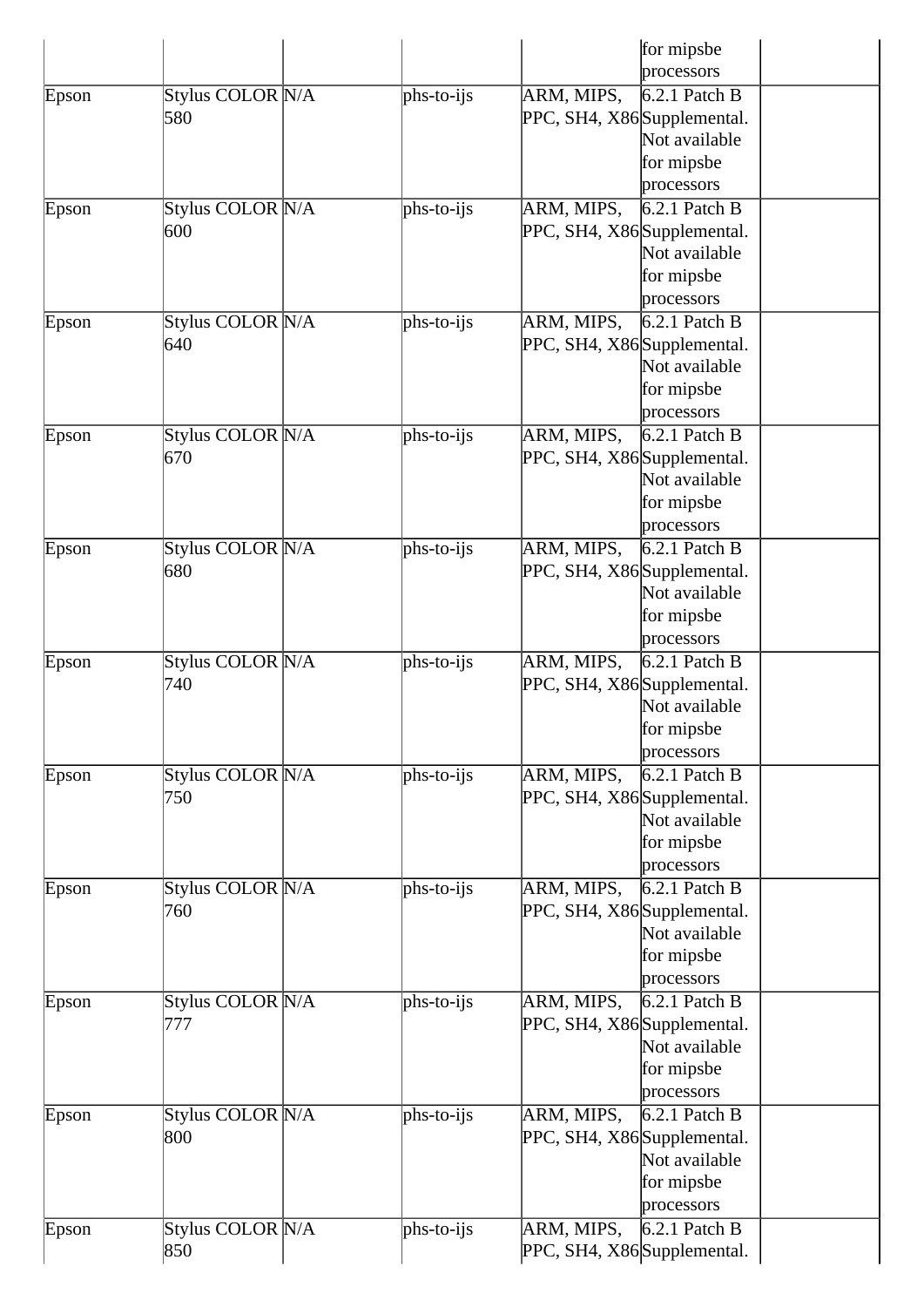|         |                  |     |              | Not available                  |
|---------|------------------|-----|--------------|--------------------------------|
|         |                  |     |              | for mipsbe                     |
|         |                  |     |              | processors                     |
| Epson   | Stylus COLOR N/A |     | $phs-to-ijs$ | $6.2.1$ Patch B<br>ARM, MIPS,  |
|         | 860              |     |              | PPC, SH4, X86 Supplemental.    |
|         |                  |     |              | Not available                  |
|         |                  |     |              | for mipsbe                     |
|         |                  |     |              | processors                     |
| Epson   | Stylus COLOR N/A |     | $phs-to-ijs$ | $6.2.1$ Patch B<br>ARM, MIPS,  |
|         | 870              |     |              | PPC, SH4, X86 Supplemental.    |
|         |                  |     |              | Not available                  |
|         |                  |     |              |                                |
|         |                  |     |              | for mipsbe                     |
|         |                  |     |              | processors                     |
| Epson   | Stylus COLOR N/A |     | $phs-to-ijs$ | ARM, MIPS,<br>$6.2.1$ Patch B  |
|         | 880              |     |              | PPC, SH4, X86 Supplemental.    |
|         |                  |     |              | Not available                  |
|         |                  |     |              | for mipsbe                     |
|         |                  |     |              | processors                     |
| Epson   | Stylus COLOR N/A |     | $phs-to-ijs$ | ARM, MIPS,<br>$6.2.1$ Patch B  |
|         | 900              |     |              | PPC, SH4, X86 Supplemental.    |
|         |                  |     |              | Not available                  |
|         |                  |     |              | for mipsbe                     |
|         |                  |     |              | processors                     |
| Epson   | Stylus COLOR N/A |     | phs-to-ijs   | ARM, MIPS,<br>$6.2.1$ Patch B  |
|         | 980              |     |              | PPC, SH4, X86 Supplemental.    |
|         |                  |     |              | Not available                  |
|         |                  |     |              | for mipsbe                     |
|         |                  |     |              | processors                     |
| Epson   | Stylus COLOR N/A |     | $phs-to-ijs$ | ARM, MIPS,<br>$6.2.1$ Patch B  |
|         | 1160             |     |              | PPC, SH4, X86 Supplemental.    |
|         |                  |     |              | Not available                  |
|         |                  |     |              | for mipsbe                     |
|         |                  |     |              |                                |
|         |                  |     |              | processors                     |
| Epson   | Stylus COLOR N/A |     | $phs-to-ijs$ | ARM, MIPS,<br>$6.2.1$ Patch B  |
|         | 1270             |     |              | PPC, SH4, X86 Supplemental.    |
|         |                  |     |              | Not available                  |
|         |                  |     |              | for mipsbe                     |
|         |                  |     |              | processors                     |
| Epson   | Stylus Photo     | N/A | $phs-to-ijs$ | ARM, MIPS,<br>$6.2.1$ Patch B  |
|         | 790              |     |              | PPC, SH4, X86 Supplemental.    |
|         |                  |     |              | Not available                  |
|         |                  |     |              | for mipsbe                     |
|         |                  |     |              | processors                     |
| Epson   | Stylus Photo     | N/A | $phs-to-ijs$ | ARM, MIPS,<br>$6.2.1$ Patch B  |
|         | 820              |     |              | PPC, SH4, X86 Supplemental.    |
|         |                  |     |              | Not available                  |
|         |                  |     |              | for mipsbe                     |
|         |                  |     |              | processors                     |
| Generic | Post-script      | N/A | phs-to-ps    | ARM, MIPS,                     |
|         |                  |     |              | PPC, SH4, X86                  |
|         | compatible       |     |              |                                |
| Generic | Generic USB      | N/A | devu-prn     | ARM, MIPS,<br>There is no      |
|         | Printer          |     |              | PPC, X86<br><b>USB</b> printer |
|         |                  |     |              | support for                    |